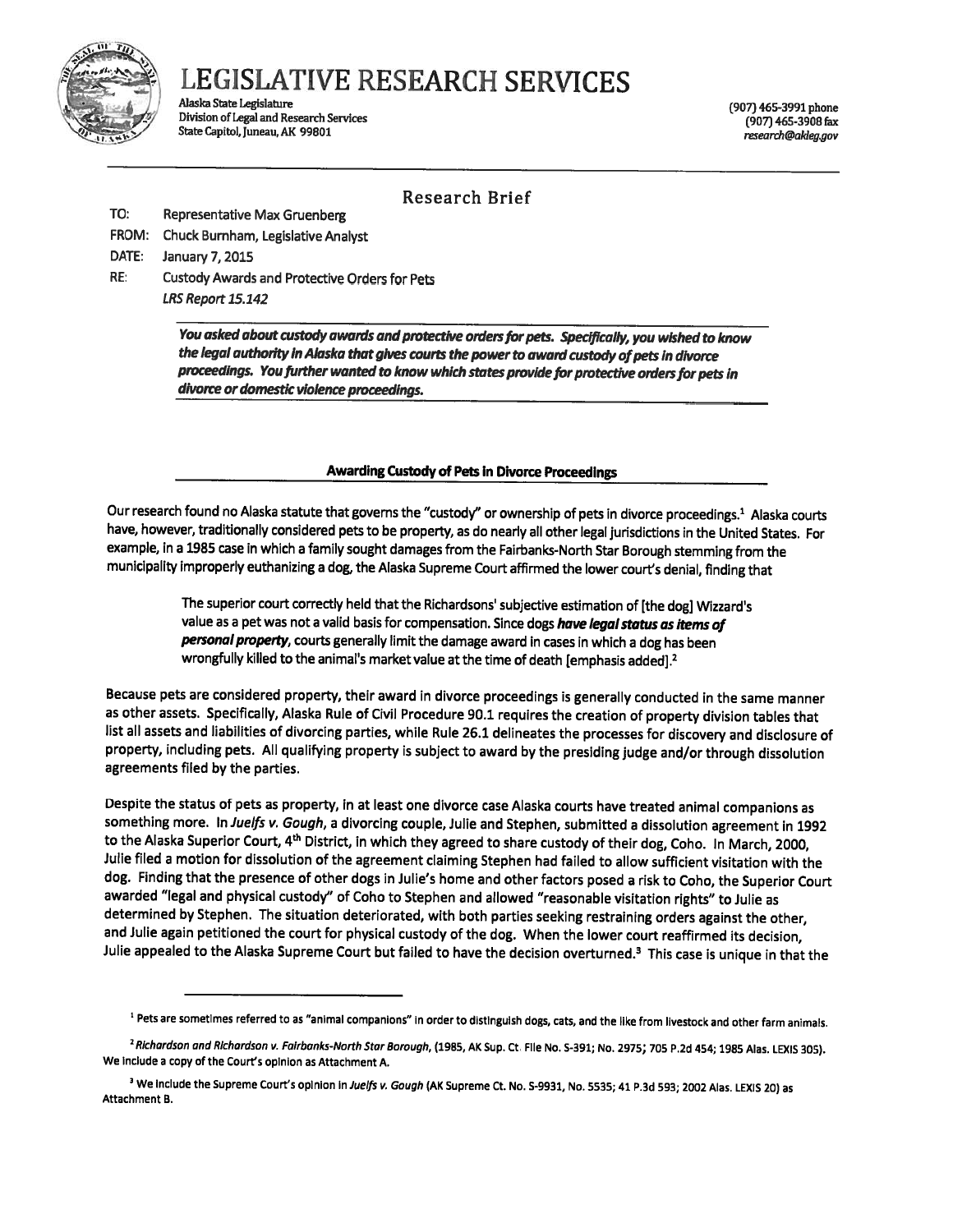lower court initially awarded visitation rights for what it legally considers to be an item of property. It was among the<br>early examples of a nascent trend in U.S. jurisprudence—a court employing the concept of pets as "li

According to the Animal Legal and Historical Center at Michigan State University Law School, the ubiquity of pets and<br>the fact that many are viewed as members of the household has led a number of jurisdictions to begin vie seeing pets strictly as property and began considering the best interests of the animal.<sup>4</sup> Such cases, including the<br>Alaska case outlined above, have variously resulted in orders of shared custody, visitation, and even an monetary support; however, a number of courts have recently considered the status of pets but ultimately determined that their classification as strictly property is valid.<sup>5</sup>

At least three states' legislatures— Maryland (2011), Michigan (2007), and Wisconsin (2007)—have considered laws to delineate <sup>a</sup> process in statute by which pets are awarded during divorce proceedings. We include, as Attachment C, copies of those measures.

## Inclusion of Pets in Protective Orders

As the attached table shows, at least 27 states have enacted laws allowing courts to include pets in protective orders.<br>Statutes in Arizona and Tennessee offer such protection but also expand the definition of domestic vio harm or threatened harm to a pet. Laws in, for example, Illinois, Iowa, Maryland, Minnesota, and Oklahoma, allow<br>courts to award "exclusive care, custody, and control" of a pet to a petitioner. A number of states—Louisiana and West Virginia, for example-offer protection for the pets of petitioners and / or those of their children. Oregon statute provides judges authority to "order any relief" considered necessary to protect service animals and animal companions. We include, as Attachment D, the applicable statutes from the 29 states with laws allowing pets to be<br>included in protective orders.

We hope this is helpful. If you have questions or need additional information, <sup>p</sup>lease let us know.

<sup>A</sup> list and full text of the decisions in such cases is available under the "Related Information" tab at https://www. animallaw.info/intro/custody-pets-dlvorce.

<sup>&</sup>lt;sup>5</sup> Tabby T. McLain, "Overview of Pets in Divorce/Custody Issues," Animal Legal and Historical Center at Michigan State University Law School, 2009. This article and links to further discussion and information on the topic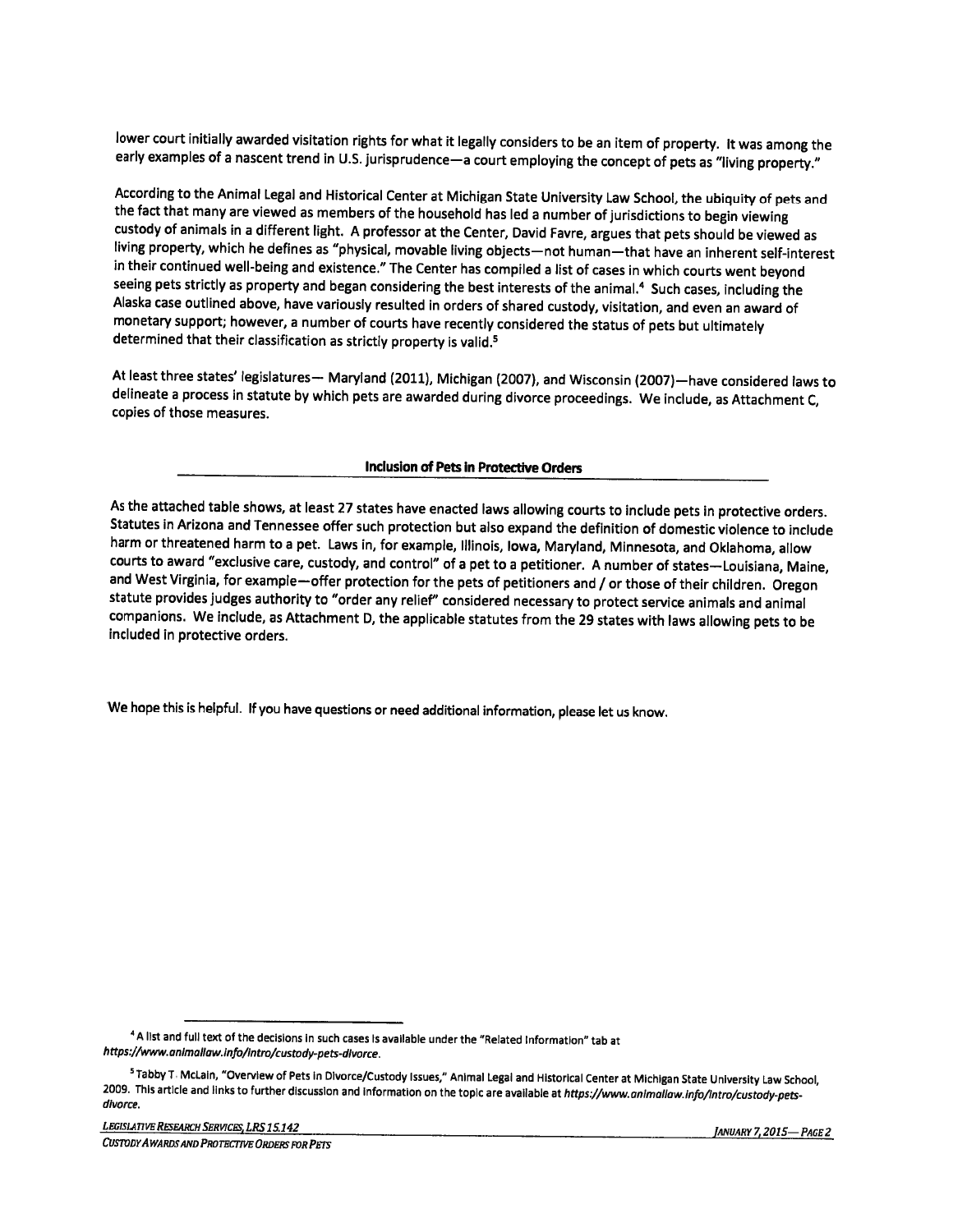|                 |                                                                                  | Table 1: State Laws Allowing Pets to be Included in Protective Orders                                                                                                                                                                                                                                                                                                                                                                          |
|-----------------|----------------------------------------------------------------------------------|------------------------------------------------------------------------------------------------------------------------------------------------------------------------------------------------------------------------------------------------------------------------------------------------------------------------------------------------------------------------------------------------------------------------------------------------|
| Arizona         | A.R.S. §§<br>602                                                                 | Allows judges to include pets in domestic violence protection orders; amends the<br>13-2910 and 13-definition of domestic violence to include intentionally or knowingly subjecting an animal<br>to cruel mistreatment, neglect, or abandonment resulting in serious physical injury.                                                                                                                                                          |
| Arkansas        | Ark. Code §<br>$9 - 15 - 205$                                                    | Upon a finding of domestic abuse at a hearing, the court may direct the care, control, or<br>custody of any pet in the household.                                                                                                                                                                                                                                                                                                              |
| California      | Family Code §<br>6320                                                            | Authorizes the court to order that the petitioner be granted the exclusive care,<br>custody, or control of any animal owned, possessed, leased, kept, or held by either the<br>petitioner or respondent or a minor child residing in either's household; and to order the<br>respondent to stay away from the animal.                                                                                                                          |
| Colorado        | $C.R.S.$ §§<br>13-14-101 and<br>103 18-6-800.3                                   | Clarifies the definition of property to include animals in the context of protective orders.<br>Defines domestic abuse and abuse of an elderly or at-risk adult as including threats or acts<br>of violence against an animal, or harming or disposing of it, when intended to coerce,<br>control, punish, intimidate, or exact revenge against the petitioner.                                                                                |
| Connecticut     | G.S.C. §§ 46b-<br>15(b), 46(b)-<br>38(c), and 54-<br>1(k)                        | Allows the court to issue a protection order that protects any animal owned or kept by the<br>applicant including an order enjoining the respondent from injuring or threatening to<br>injure such animal.                                                                                                                                                                                                                                     |
| Hawaii          | H.R.S. § 586-4                                                                   | Allows judges to enjoin or restrain either the respondent or the protected person from<br>taking, concealing, removing, threatening, physically abusing, or otherwise disposing of any<br>animal identified to the court as belonging to the household until further court order.                                                                                                                                                              |
| <b>Illinois</b> | 725 ILCS §<br>5/112A-14                                                          | Allows the court to include in the protection order exclusive care, custody, or control of<br>animals and ordering the respondent to stay away from the animal.                                                                                                                                                                                                                                                                                |
| llowa           | I.C.A. §§ 236.3,<br>236.4, 236.5                                                 | Allows the court to grant petitioners exclusive care, possession, or control of any pets or<br>companion animals in both temporary and permanent orders. The animals can belong to<br>the petitioner, the abuser, or a minor child of the petitioner or the abuser. The court can<br>also order the abuser to stay away from the animals and not take, hide, bother, attack,<br>threaten, or otherwise get rid of the pet or companion animal. |
| Louisiana       | LSA-RS §<br>46:2135(A)(7)<br>and Child. Code<br>Art. $\frac{1}{2}$<br>1569(A)(7) | Amends statutes and Children's Code to allow judges to include petitioner's or children's<br>pets in protective orders, grant petitioner exclusive control of pets, and enjoin defendant<br>from harming them.                                                                                                                                                                                                                                 |
| Maine           | 19-A MRSA<br>§§ 4007(1) and<br>4011(2)                                           | Authorizes courts to issue orders of protection to safeguard the well-being of animals of<br>either party or minor children. Violation is treated as contempt.                                                                                                                                                                                                                                                                                 |
| Maryland        | Ann. Code of<br>Md. §§<br>4-504.1,<br>4-505 to 4-506                             | Authorizes District Court Commissioners, in an interim protective order, or judges, in a<br>temporary or final protective order, to award temporary possession of a pet belonging to<br>either the respondent or the person eligible for relief.                                                                                                                                                                                               |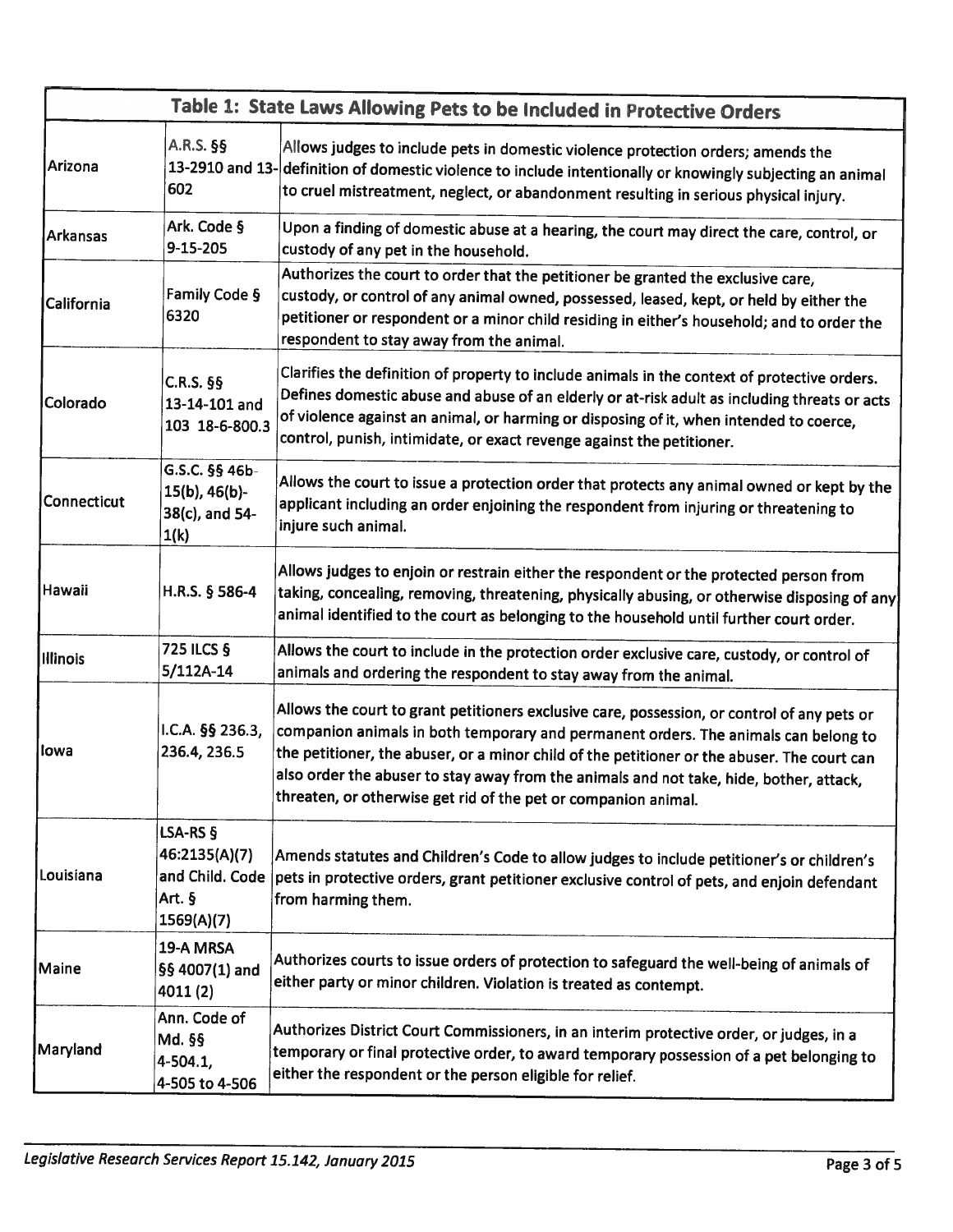| Table 1: State Laws Allowing Pets to be Included in Protective Orders (continued) |                                                  |                                                                                                                                                                                                                                                                                                                                                                                                                                                                                                                                                                                                                                                                                                                                                                          |  |  |
|-----------------------------------------------------------------------------------|--------------------------------------------------|--------------------------------------------------------------------------------------------------------------------------------------------------------------------------------------------------------------------------------------------------------------------------------------------------------------------------------------------------------------------------------------------------------------------------------------------------------------------------------------------------------------------------------------------------------------------------------------------------------------------------------------------------------------------------------------------------------------------------------------------------------------------------|--|--|
| Massachusetts                                                                     | ALM GL ch.<br>209A, § 11                         | Allows courts to order defendants to refrain from abusing, threatening, taking, interfering<br>with, transferring, encumbering, concealing, harming or otherwise disposing of any<br>"domesticated animals" in the household. The procedure can apply in any temporary or<br>permanent vacate, stay-away, restraining or no-contact order in any domestic relations,<br>child custody, domestic abuse or abuse prevention proceeding. Also requires courts to<br>notify law enforcement agencies, and for those agencies to take necessary actions, when a<br>warrant has been issued for violation of the protection order when the court believes an<br>"imminent threat of bodily injury" exists to any person or domesticated animal involved in<br>the proceedings. |  |  |
| <b>Minnesota</b>                                                                  | Minn. Stat. §<br>518B.01(6)(15)                  | Court may direct the care, possession, or control of a pet or companion animal owned,<br>possessed, or kept by the petitioner, respondent or a child; and direct the respondent to<br>refrain from physically abusing or injuring any pet or companion animal without legal<br>justification, known to be owned, possessed, kept or held by either party or a minor child<br>as "an indirect means of intentionally threatening the safety of such person."                                                                                                                                                                                                                                                                                                              |  |  |
| Nevada                                                                            | NRS §§ 33.018<br>and 33.030                      | Expands the unlawful acts which constitute domestic violence to include knowingly,<br>purposefully or recklessly injuring or killing an animal with the intent to harass the victim.<br>The penalty is a misdemeanor. The court may issue a temporary or extended order to<br>prevent the adverse party from harming or taking possession of an animal owned by the<br>victim or a minor child, and may specify arrangements for the care of such animal.                                                                                                                                                                                                                                                                                                                |  |  |
| <b>New</b><br>Hampshire                                                           | N.H. Rev. Stat.<br>§§ 173-B:1,<br>173:B4, 173:B5 | Allows a judge to grant the petitioner of a protective order exclusive care, custody, or<br>control of any animal owned, possessed, leased, kept, or held by the victim, the abuser, or<br>a minor child in the household; the law also allows a judge to order the abuser to stay<br>away from the pet in both temporary and final domestic violence protective orders.                                                                                                                                                                                                                                                                                                                                                                                                 |  |  |
| <b>New Jersey</b>                                                                 | N.J. Stat. §<br>2C:25-26                         | Allows court to order a pet protection order in respondent's request for emergency relief,<br>or when defendant has been charged with DV, released on bail or personal recognizance.<br>or convicted. Restraining orders can include animals. When a person has abused or<br>threatened to abuse an animal, there is a presumption that possession of the animal shall<br>be awarded to the non-abusive party.                                                                                                                                                                                                                                                                                                                                                           |  |  |
| <b>New York</b>                                                                   | <b>NY FAM CT §</b><br>842                        | Allows a court to order the respondent to refrain from intentionally injuring or killing,<br>without justification, any companion animal the respondent knows to be owned,<br>possessed, leased, kept or held by the petitioner or a minor child residing in the household.                                                                                                                                                                                                                                                                                                                                                                                                                                                                                              |  |  |
| <b>North Carolina</b>                                                             | N.C. Gen. Stat.<br>§ 50B-3                       | Allows a domestic violence protective order to "provide for the care, custody, and control<br>of any animal owned, possessed, kept, or held as a pet by either party or minor child<br>residing in the household" and to order a party to refrain from "cruelly treating or abusing<br>an animal owned, possessed, kept, or held as a pet by either party or minor child residing<br>in the household."                                                                                                                                                                                                                                                                                                                                                                  |  |  |